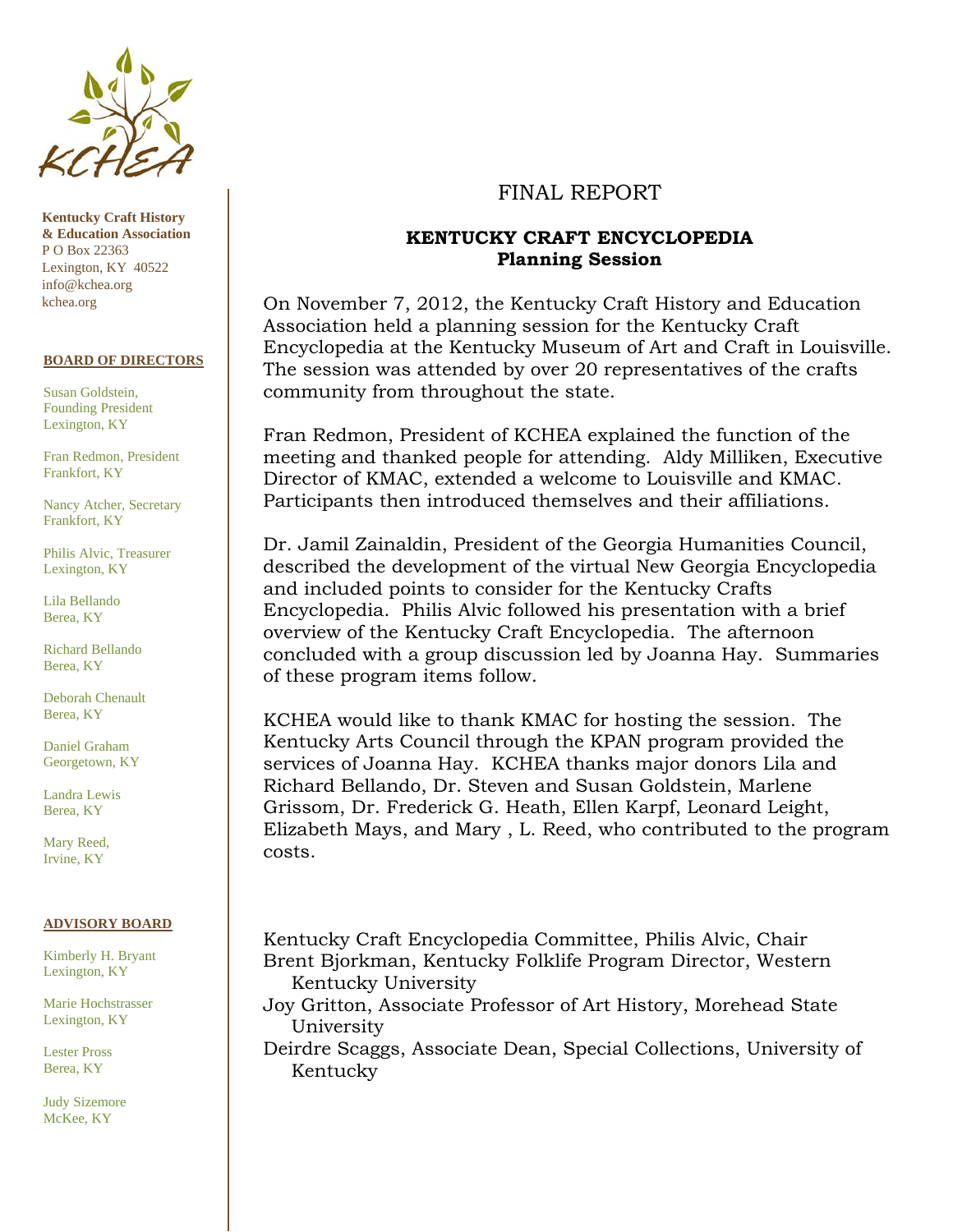## **NEW GEORGIA ENCYCLOPEDIA by Jamil Zainaldin**

# **Summary of presentation given at Kentucky Craft Encyclopedia Planning Session November 7, 2012**

Dr. Zainaldin presented about the development of the New Georgia Encyclopedia (NGE), which was initiated in 1999. He addressed their approach, issues considered in its implementation, planning and partnerships, and funding. He pointed out decisions that affected the direction of the project along the way. He shared how technology makes the online site more dynamic and creates exposure. It's now in its second redevelopment, based on improvements in current technology.

Jamil pointed out the importance of having a vision, and staying true to that vision even though in the beginning the path may not be clear. The first step to consider is the audience, by asking, " who cares"? What about the concept of an online Encyclopedia is compelling? There can be many reasons, but some of them could include, "sense of place", the story, state pride, artifacts (objects), and being part of a pioneering effort. All of these can be part of a Kentucky effort.

From there, the presentation of the encyclopedia will need to pass the audience test. At what level of readership will the text be written? The needs of the audience must be understood. Audiences may include students/children, cultural tourists, and other specialized or professional audiences (e.g. genealogists, researchers, etc.). Consideration needs to be given to how people utilize the Internet and what will drive the audience to the site. In other words, the audience may have an interest in the material, while not even knowing it's there. For the Georgia Encyclopedia, Wikipedia and Google are significant portals to the site. Thought should be given to what the site needs to do and what it needs to look like. Questions related to visuals, functionality, navigation will need to be answered. How can a feeling of harmony within the site be created?

In looking at the organization of content, there are many considerations to address. For example, the reading level of the material (high brow vs. low brow). The NGE is written at the 8th grade level. Will the content be created, replicated, or a combination of both? What rights and permissions might be involved? Will it be multi‐disciplinary? Will it include both words and images?

Jamil expressed the importance of finding focus by identifying the essence of the project. For the New Georgia Encyclopedia, focus was created through the recognition that it would be "article" based. Meaning, it would be interpretive, copy would be edited, fact‐checked and signed, and a bibliography would be needed. Integrity for the work must be established.

Planning needs to address who will do the work, i.e. who will be hired? The Georgia Humanities Council is the lead organization for the NGE allocating time, money and people to the project, and acting as the fiscal agent. Jamil emphasized the importance of partnerships, and strength in numbers. The development of the concept was addressed by scholars and experts. For content, assistance was provided through the University of Georgia Press. The University of Georgia assisted with the technology platform (Galileo). Support is also provided by the Georgia Governor's office in a partnering role. The issue of function, i.e. reference work, was developed by librarians. Fact‐checking was done by grad students.

Technology has advanced and there are simpler, more functional, non‐proprietary options available today, such as content management system platforms. Jamil stressed the importance of Evergreen (open source) a cataloging interface library technology and the necessity of obtaining a web developer.

Funding for the NGE included private sources, foundations, individual and in‐kind contributions, support from higher education, and state and federal resources. The University of Georgia maintains and houses the site. He indicated that the traffic numbers generated by the site are a convincing argument for its success. Today the NGE generates 1 million views a month. It represents an important public/private partnership and a distinctive and never‐ending project.

### *Prepared by Fran Redmon November 11, 2012*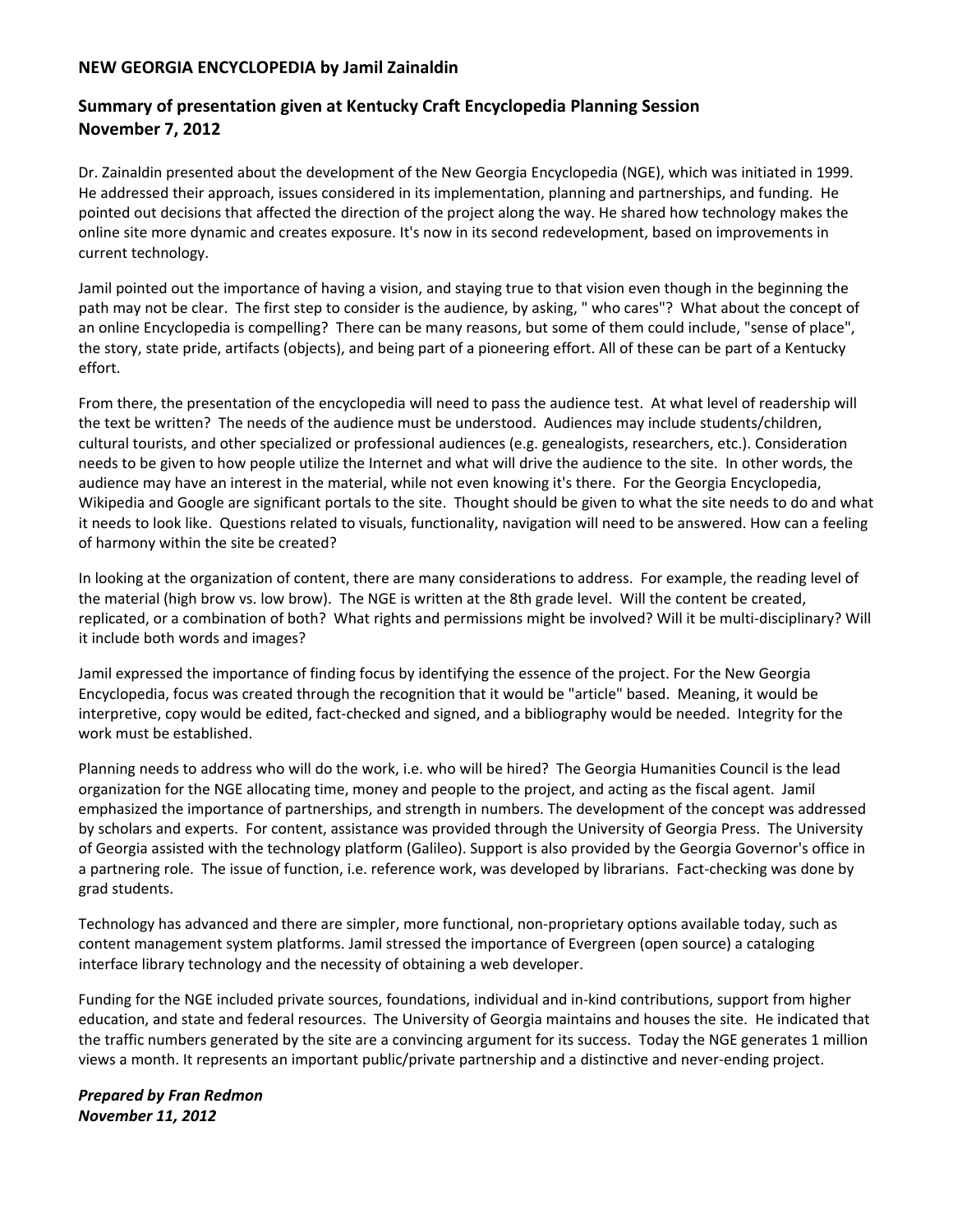# **VIRTUAL KENTUCKY CRAFT ENCYCLOPEDIA**

Summary of presentation by Philis Alvic

The Kentucky Craft History and Education Association (KCHEA) is initiating the development of a virtual Kentucky Craft Encyclopedia (KCE). The idea for the KCE came out of the Forum that KCHEA held in November of 2009. At this meeting, KCHEA outlined our mission and goals and asked craftspeople and representatives of craft related organizations for suggestions for future projects and collaborative ventures. The KCHEA Board compiled the long list of suggestions and ranked them according to goals and feasibility. The Kentucky Craft Encyclopedia came out on the top of the list.

KCHEA formed a committee to begin how one would go about developing a virtual craft encyclopedia. Encyclopedia models both in print publications and in Internet sites were sought. Investigation into the New Georgia Encyclopedia [http://www.georgiaencyclopedia.org](http://www.georgiaencyclopedia.org/) and Craft Revival: Shaping North Carolina Past and Present <http://www.wcu.edu/library/DigitalCollections/CraftRevival/> presented many elements to consider in constructing the KCE. Several writers who submitted articles to encyclopedias shared their experiences and suggestions.

The craft encyclopedia project is part of KCHEA's mission to gather, conserve, and present the history and on-going impact of crafts in Kentucky. An encyclopedia of Kentucky crafts on the Internet will serve as a portal to information about all aspects of crafts. Therefore the definition of crafts will be all those possible aspects that a participant might search. Information will be provided on the website with links to other sources for more extensive study.

The KCE will be a resource for schools, an information destination for makers and appreciators of crafts, a link to organizations and institutions concerned with crafts, and a starting place for further scholarship documenting Kentucky's crafts. The KCE will strive to be inclusive embracing different types of crafts; craft makers and supporters; organizations that exhibit, market, or provide services to crafts; historical periods and geographic areas of Kentucky.

The KCE will base entries on current scholarship and writings about Kentucky crafts and will also encourage investigation into areas where research has been scarce. An Advisory Board will be established to guide the development of the project.

The KCE will rely on the expertise of the many organizations and institutions in Kentucky that deal with different aspects of the crafts world. The KCE partners will assist with presenting a broad view of Kentucky's craft history and help in promoting the craft encyclopedia. Since this project will take many years to launch, funding will proceed in stages and draw from a variety of public and private sources. The KCE partners will demonstrate to funders wide support in making the Kentucky Craft Encyclopedia an informative, comprehensive, and exciting website.